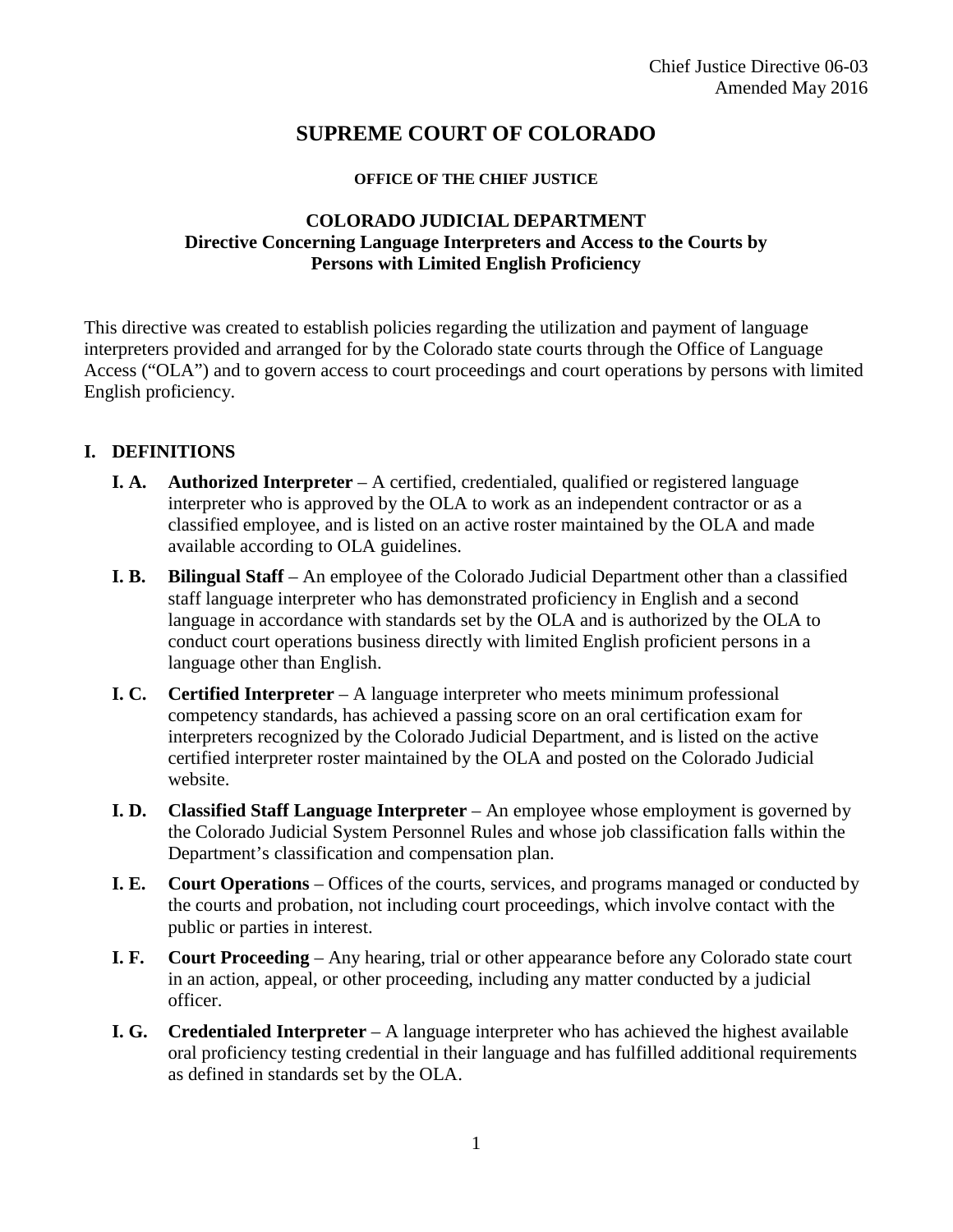- **I. H. Independent Contract Language Interpreter** An authorized language interpreter who is an independent contractor pursuant to contract or as defined by IRS Revenue ruling 87-41.
- **I. I. Interpretation** The accurate and complete transfer of an oral message from one language to another in real time.
- **I. J**. **Judicial Officer** A justice, judge, magistrate, or water referee authorized to preside over a court proceeding.
- **I. K. Language Services –** The facilitation of access to court services through the assistance of an interpreter, bilingual staff, or by means of translation.
- **I. L.** Limited English Proficient ("LEP") Individuals who do not speak English as their primary language and who have a limited ability to read, speak, write, or understand English.
- **I. M. Party in Interest** A party to a case; a victim; a witness; the parent, legal guardian, or custodian of a minor party; and the legal guardian or custodian of an adult party.
- **I. N. Qualified Interpreter**  A language interpreter who has not achieved certification or credentialing, but has met training and minimum oral certification exam score requirements set forth by OLA to be considered for court interpreting assignments when a certified or credentialed interpreter is not available. Qualified interpreters are listed on the active qualified interpreter roster maintained by the OLA.
- **I. O. Registered Interpreter –** An authorized language interpreter who is not certified, credentialed or qualified. Certification or credentialing may or may not be available in this interpreter's language combination(s).
- **I. P. Remote Interpreting** A process in which an interpreter assists in a court proceeding or court operation without being physically present, but rather appears through the use of telephonic or audiovisual hardware and/or software.
- **I. Q. Translation** The accurate and complete transfer of a written message from one language to another that may take place over time.
- **I. R. Victim –** Any person who is a victim of an alleged criminal act; such person's designee, legal guardian, caretaker, or surviving immediate family member if such person is deceased; and the parent, legal guardian, or caretaker if such person is a minor or incapacitated.

### **II. APPOINTMENT OF LANGUAGE INTERPRETERS**

- **II. A. Court Proceedings** Consistent with Title VI of the Civil Rights Act of 1964 ("Title VI"), the Omnibus Crime Control and Safe Streets Act of 1968 ("Safe Streets Act"), and Executive Order 13166, 65 Fed. Reg. 50121 (August 16, 2000), the courts shall assign and pay for language interpretation for all parties in interest during or ancillary to a court proceeding, including:
	- 1. Facilitation of communication outside of the judicial officer's presence in order to allow a court proceeding to continue as scheduled, including pre-trial conferences between defendants and district attorneys in order to relay a plea offer immediately prior to a court appearance or to discuss a continuance;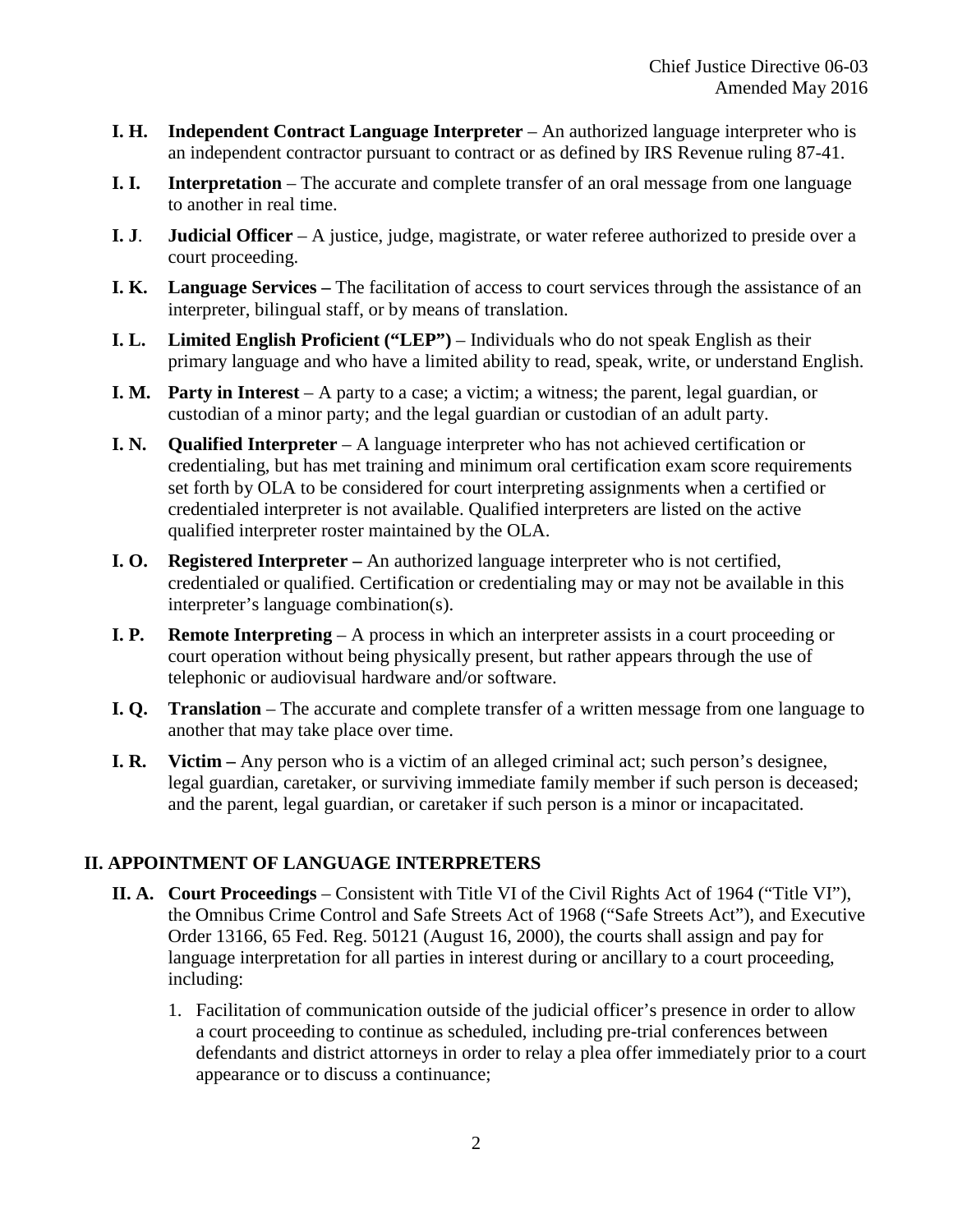- 2. Facilitation of communication between client and state funded counsel appointed pursuant to Chief Justice Directives 04-04 and 04-05;
- 3. Facilitation of communication with parties in interest in court mandated programs including without limitation family court facilitations and mediations; and
- 4. Completion of evaluations and investigations ordered by and performed for the purpose of aiding the court in making a determination.
- **II. B. Non-Parties in Interest -** The court may, at its discretion, provide and pay for language interpretation for limited English proficient persons other than parties in interest directly impacted by a court proceeding.
- **II. C. Court Operations –** Court personnel shall provide access to language services for persons with limited English proficiency who seek access to court operations as defined in this directive, through the use of bilingual staff or authorized language interpreters appearing either in person or by way of remote interpreting. Language services shall be consistent with OLA standards that account for the nature, means, importance, and duration of the communication.
- **II. D. Communications beyond the Scope of Section II.A and II.B. of this Directive** Except as provided in Sections II.A and II.B, the court shall not arrange, provide or pay for language interpretation during or ancillary to a court proceeding to facilitate communication with attorneys, prosecutors, or other parties related to a case involving LEP individuals for the purpose of gathering background information, investigation, trial preparation, witness interviews, or client representation at a future proceeding; for communications relating to probation treatment services; or for any other communication which is not part of a court proceeding or ancillary thereto as delineated in Section II.A. Prosecutors and parties' attorneys are expected to arrange for language interpretation for case preparation and general communication with parties outside of court proceedings at their own expense, except as provided in CJD 04-04 and 04-05.
- **II. E. Authorized Interpreters**  The court shall only pay for the services of authorized language interpreters that have been assigned by the OLA or designees.

### **III. ALLOCATION OF STAFF INTERPRETERS**

The State Court Administrator's Office shall be responsible for the allocation of classified staff language interpreters to judicial districts in accordance with the OLA's *FTE Allocation Plan Corresponding to Language Interpreters*. Unless approved in advance by the State Court Administrator, effective 7/1/11 all newly hired interpreters in classified positions shall be certified. Additional non-judicial employee contract interpreters may be hired as needed on an independent contract basis utilizing the contract form *Agreement for Independent Contractor - Language Interpreter*.

### **IV. QUALIFICATIONS OF LANGUAGE INTERPRETERS**

**IV. A.** The court shall not permit any person other than an authorized language interpreter to function as a language interpreter in any court proceeding or operation, regardless of the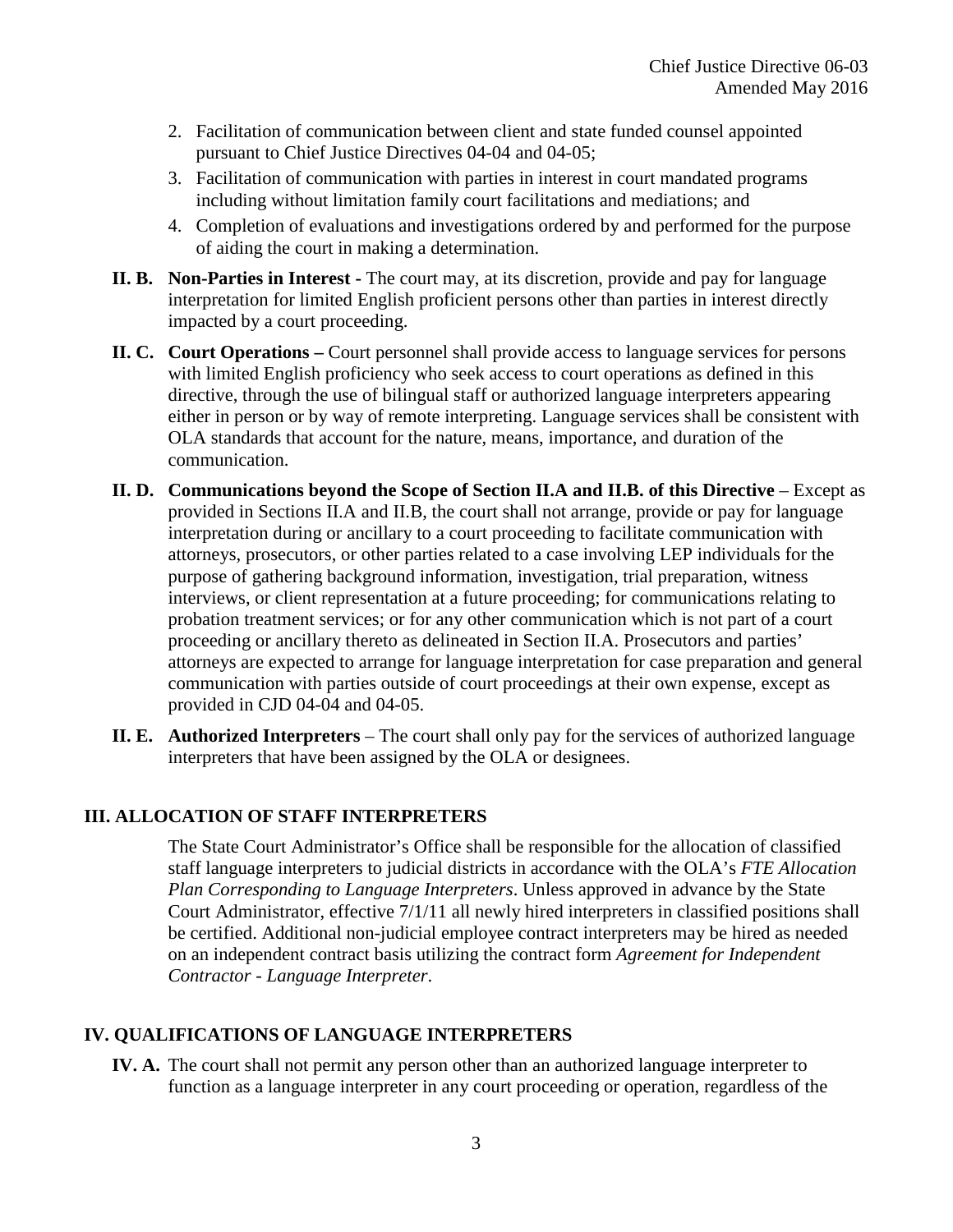source by which the interpreter is compensated or the manner by which the interpreter appears.

- **IV. B.** The OLA shall determine which interpreters are certified, credentialed, qualified, or registered. The OLA shall maintain current rosters of all authorized interpreters including their level of qualification and availability. The OLA shall ensure that current rosters are readily available to the court and the public. Interpreters shall sign an acknowledgment regarding their obligations under CJD 05-05, the Continuing Education and Professional Practice Policy for Interpreters as a condition of approval.
- **IV. C.** The court shall use certified or credentialed language interpreters when available in the required language for all court proceedings. OLA may assign authorized interpreters to appear either in person or by remote interpreting as follows:
	- 1. Courts where 5 or more certified or credentialed interpreters in the required language reside within a 25 mile radius of the courthouse shall use certified or credentialed language interpreters in all proceedings requiring interpretation in that language.
	- 2. All other courts shall use certified or credentialed interpreters during all class 1 felony proceedings, provided that a certified or credentialed interpreter in the required language resides or does business in Colorado.
	- 3. In all other proceedings, the court shall use a certified or credentialed interpreter if one is available, authorized to work in the local jurisdiction, and has not been disqualified according to Section IX of this directive.
	- 4. When a certified or credentialed interpreter is not available, the court may use an interpreter listed on the roster of active qualified interpreters maintained by the OLA.
	- 5. If no certified, credentialed or qualified language interpreter is available, the court may use a registered interpreter. Registered interpreters should only be used as a last resort.

## **V. ASSIGNMENT OF MORE THAN ONE LANGUAGE INTEPRETER**

- **V. A.** Absent exigent circumstances, the court shall assign and pay for two or more interpreters during the following types of proceedings to prevent interpreter fatigue and the concomitant loss of accuracy in interpretation:
	- 1. Proceedings scheduled to last 2 hours or longer.
	- 2. Proceedings with multiple LEP parties in interest requiring interpretation when attorneyclient consultation during a hearing is paramount (e.g., witness testimony, motions).
	- 3. Proceedings in which multiple languages are involved.
- **V. B.** The following guidelines and limitations apply to the utilization of more than one interpreter:
	- 1. The use of electronic simultaneous interpreting equipment is encouraged as best practice in all cases, particularly in proceedings exceeding two hours in length with multiple LEP parties in interest. Its use is also encouraged to allow victims and parents or guardians to be present at interpreted proceedings without the need for an additional interpreter.
	- 2. In proceedings with multiple LEP parties in interest requiring interpretation in one language, the interpreter not actively involved in providing simultaneous interpretation may be used to facilitate attorney-client communication when needed.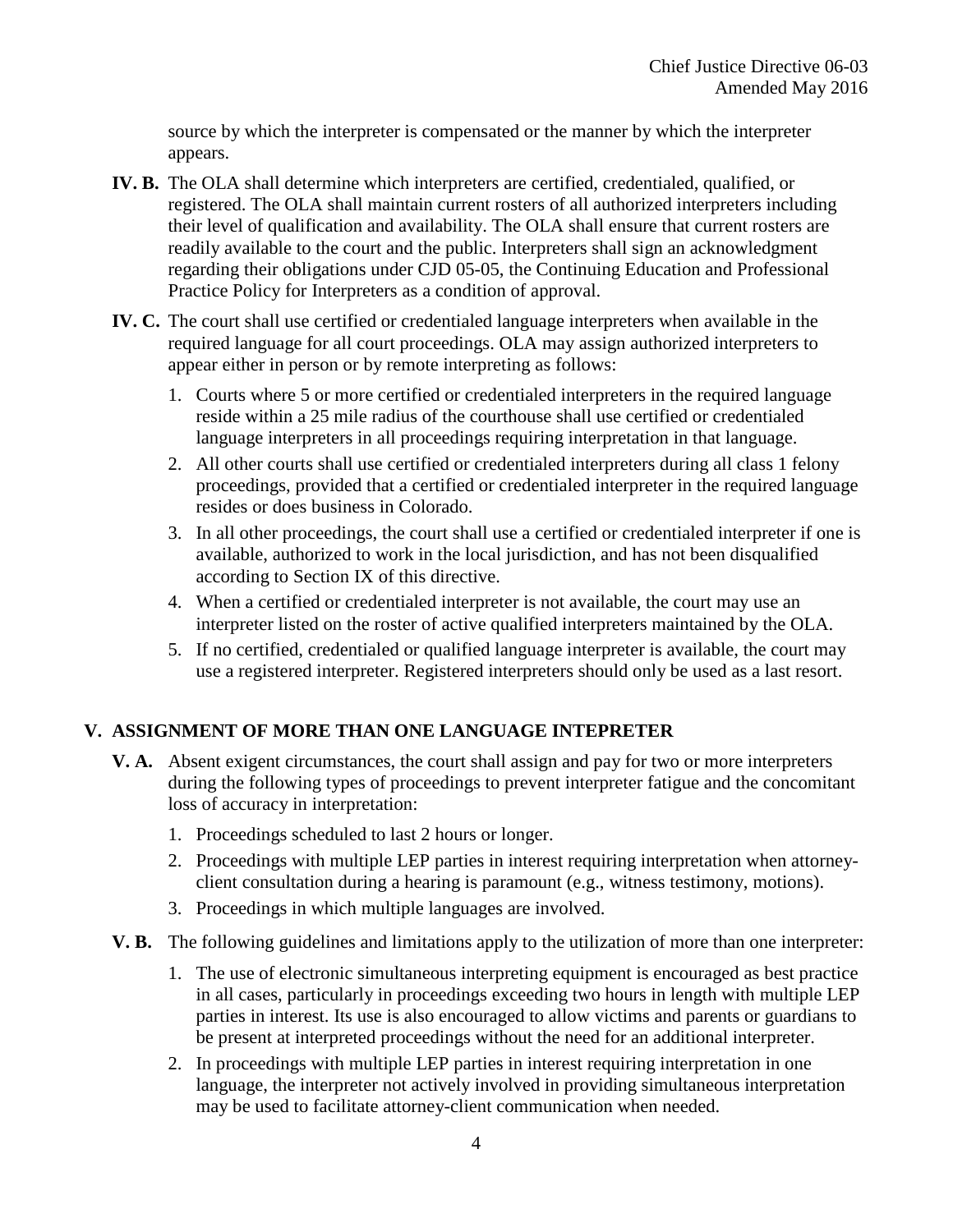- 3. If language interpretation is required for witness testimony in a proceeding with multiple LEP parties in interest, a third interpreter may be provided by the court for that purpose.
- 4. Interpreters are bound by an oath of confidentiality and impartiality, and serve as officers of the court; therefore, the use of one interpreter by more than one party in interest in a case is permitted.
- 5. The court is not obligated to appoint a different language interpreter when an interpreter has previously interpreted during a court proceeding for another party in a case.
- 6. Any party in interest may provide and arrange for interpretation services to facilitate attorney-client communication or otherwise assist the party in interest if interpretation services exceeding those provided by the court are desired.

### **VI. REMOTE INTERPRETING**

- **VI. A.** Remote interpreting, including telephonic and audiovisual interpretation, may be utilized to facilitate access to the courts by persons with limited English proficiency subject to the conditions stated herein.
- **VI. B**. A language interpreter that appears remotely must be authorized and subject to all other standards set forth in this Directive and shall be assigned in accordance with Section IV.C. Remote interpreters shall not be used in an evidentiary proceeding. A remote interpreter should not be assigned to a proceeding expected to last more than 30 minutes, absent exigent circumstances. OLA may otherwise assign authorized interpreters to appear in person or remotely taking into account the qualifications, location, and availability of the interpreters, the nature and expected duration of the proceeding, and other factors set forth in OLA standards, including the User Guide for the OLA's Center for Telephone Interpreting.
- **VI. C.** The court shall ensure that the remote interpreting complies with this Directive and OLA standards, including standards for confidential communication, and that it allows the judicial officer, parties, attorneys and witnesses to hear each other and the interpreter clearly and is able to be clearly recorded.

### **VII. TRANSLATIONS**

The translations of forms commonly used in court proceedings, non-English written statements provided to the court, signage required in courthouses, and any other written communication required in the courts will be completed in accordance with the OLA's Translation and Bilingual Signage Policy.

### **VIII. PAYMENT OF COURT INTERPRETERS AND TRANSLATORS**

Independent contract language interpreters and translators will be paid in accordance with the OLA's Interpreter Compensation Policy. No judicial officer or court personnel shall assess costs for services rendered pursuant to this directive to a party in interest or to individuals receiving language services in the course of court operations, nor require reimbursement to the court or the state for such costs from LEP individuals.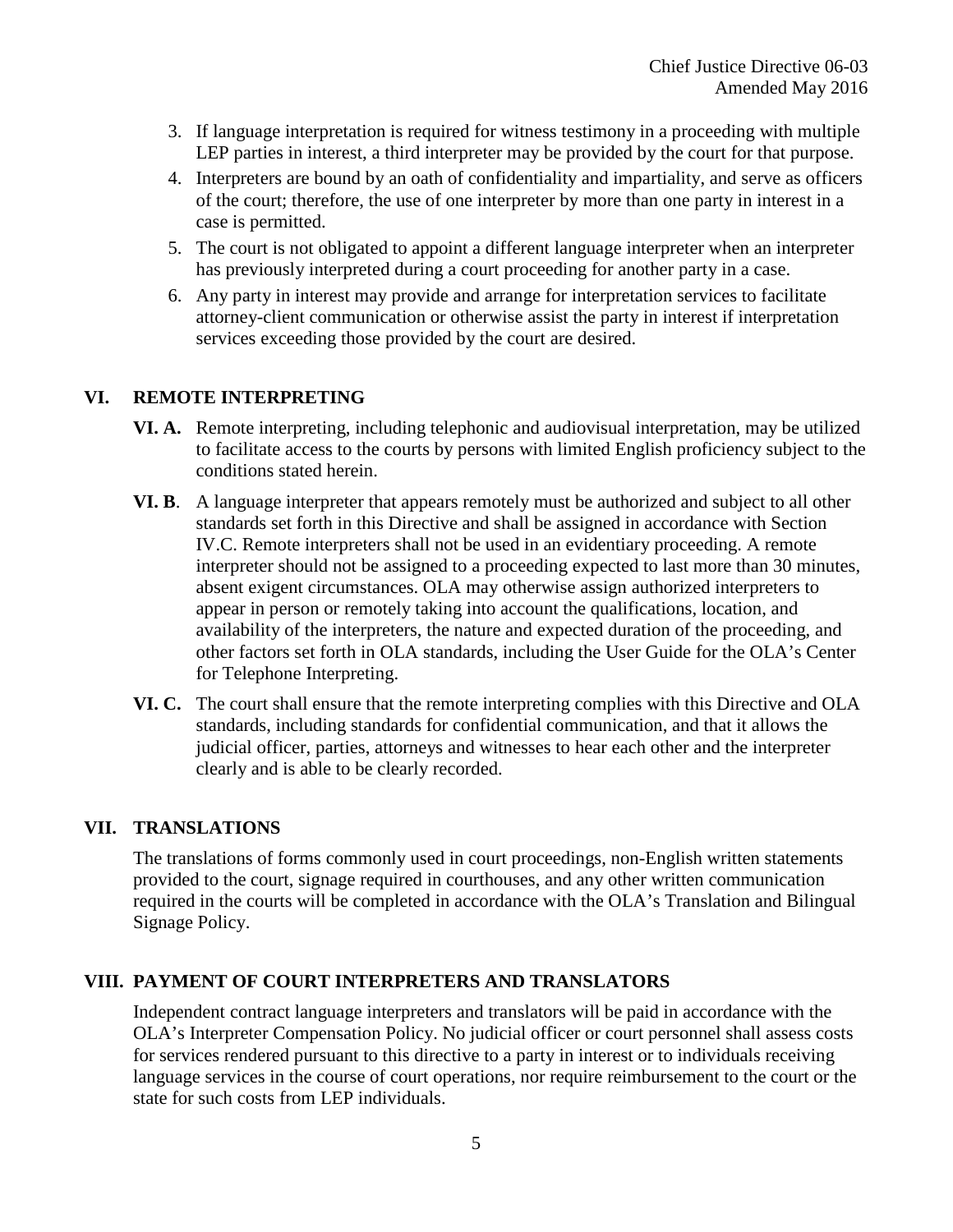## **IX. DISQUALIFICATION OF A LANGUAGE INTERPRETER**

- **IX. A.** A judicial officer shall disqualify a language interpreter at the outset of a case or during a proceeding and the OLA shall disqualify a language interpreter from interpreting in a court operations assignment whenever the interpreter:
	- 1. Is unable effectively to communicate with court personnel, parties in interest, or other participants, including cases in which the interpreter self-reports such inability;
	- 2. Has a conflict of interest due to a relationship with a person involved in the matter or an interest in the outcome;
	- 3. Is acting in violation of the Code of Professional Responsibility for Colorado Court Interpreters; or
	- 4. Is no longer qualified to interpret in the assigned proceeding or court operation as a result of a change in certification, credentialing, status or qualifications, or of action taken pursuant to the Court Interpreter Discipline Policy.
- **IX. B.** The judicial officer shall promptly notify the OLA whenever a language interpreter is disqualified from a proceeding and explain the reason for the disqualification.
- IX. C. When a judicial officer or the OLA disqualifies an interpreter, the court shall provide a replacement language interpreter.

### **X. COMPLAINT PROCESS**

Any person aggrieved by an alleged violation of this directive may file a complaint with the OLA. The complaint will be reviewed and investigated in accordance with the OLA's Procedures for Processing Language Access Complaints. Nothing herein shall be construed to bar a judicial officer from enforcing the directive during a proceeding or in any subsequent review of the proceeding in which a violation has occurred. The local Managing Interpreter shall make complaint forms available in all courthouses.

### **XI. ROLES AND RESPONSIBILITIES FOR ENSURING ACCESS**

- **XI. A. All Judicial Officers** shall ensure that the requirements of this Directive are enforced in any proceeding.
- **XI. B. The State Court Administrator** or designee shall, consistent with state rules and the further direction of the Chief Justice, establish and manage uniform state requirements as to language data that court personnel should gather from parties in interest and court staff when cases are filed, and as to affording notice to all parties in interest as to the availability of language services.